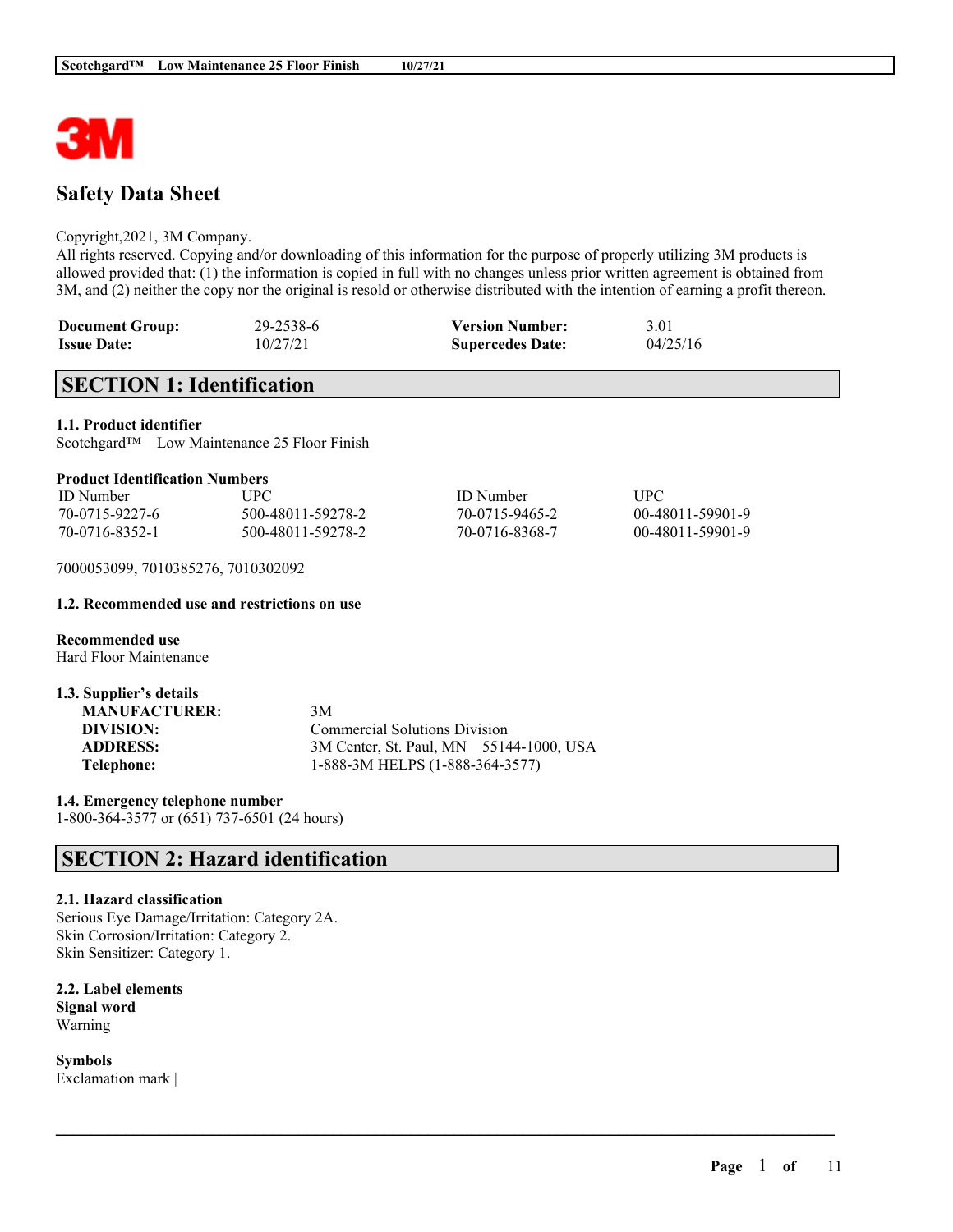



**Hazard Statements** Causes serious eye irritation. Causes skin irritation. May cause an allergic skin reaction.

### **Precautionary Statements**

### **Prevention:**

Avoid breathing dust/fume/gas/mist/vapors/spray. Wear protective gloves and eye/face protection. Wash thoroughly after handling. Contaminated work clothing must not be allowed out of the workplace.

#### **Response:**

IF IN EYES: Rinse cautiously with water for several minutes. Remove contact lenses, if present and easy to do. Continue rinsing.

If eye irritation persists: Get medical advice/attention.

IF ON SKIN: Wash with plenty of soap and water.

If skin irritation or rash occurs: Get medical advice/attention.

Take off contaminated clothing and wash it before reuse.

#### **Disposal:**

Dispose of contents/container in accordance with applicable local/regional/national/international regulations.

19% of the mixture consists of ingredients of unknown acute oral toxicity.

# **SECTION 3: Composition/information on ingredients**

| Ingredient                                       | <b>C.A.S. No.</b> | $\%$ by Wt                    |
|--------------------------------------------------|-------------------|-------------------------------|
| Water                                            | 7732-18-5         | $60 -$<br>80 Trade Secret *   |
| Polystyrene / Acrylic Copolymer NJTSRN 71-091799 | Trade Secret*     | 30 Trade Secret *<br>$10 -$   |
| Ethoxydiglycol                                   | $111 - 90 - 0$    | 3 - 7 Trade Secret *          |
| Tri(butoxyethyl) Phosphate                       | $78 - 51 - 3$     | 5 Trade Secret *              |
| Zinc Ammonia Carbonate Complex                   | 38714-47-5        | 5 Trade Secret *<br>$1 -$     |
| Ammonium Hydroxide                               | 1336-21-6         | $\leq$ 2 Trade Secret *       |
| Secondary Alcohol Ethoxylate                     | 84133-50-6        | 1.0 Trade Secret *<br>$0.5 -$ |
| Acrylic Copolymer                                | Trade Secret*     | 0.2 - 1.0 Trade Secret *      |
| Silicone Carboxylate, Potassium Salt             | Trade Secret*     | $0.5 - 1.0$ Trade Secret $*$  |
| Oxidized Ethylene Polymer                        | Trade Secret*     | $0.2 - 0.5$ Trade Secret *    |
| Dimethicone                                      | 63148-62-9        | $0.001 - 0.01$ Trade          |
|                                                  |                   | Secret <sup>*</sup>           |
| Methylchloroisothiazolinone                      | 26172-55-4        | $0.0002 -$<br>$0.001$ Trade   |
|                                                  |                   | Secret <sup>*</sup>           |
| Methylisothiazolinone                            | 2682-20-4         | $0.00005 - 0.0001$ Trade      |
|                                                  |                   | Secret <sup>*</sup>           |

 $\mathcal{L}_\mathcal{L} = \mathcal{L}_\mathcal{L} = \mathcal{L}_\mathcal{L} = \mathcal{L}_\mathcal{L} = \mathcal{L}_\mathcal{L} = \mathcal{L}_\mathcal{L} = \mathcal{L}_\mathcal{L} = \mathcal{L}_\mathcal{L} = \mathcal{L}_\mathcal{L} = \mathcal{L}_\mathcal{L} = \mathcal{L}_\mathcal{L} = \mathcal{L}_\mathcal{L} = \mathcal{L}_\mathcal{L} = \mathcal{L}_\mathcal{L} = \mathcal{L}_\mathcal{L} = \mathcal{L}_\mathcal{L} = \mathcal{L}_\mathcal{L}$ 

NJTS or NJTSRN: New Jersey Trade Secret Registry Number.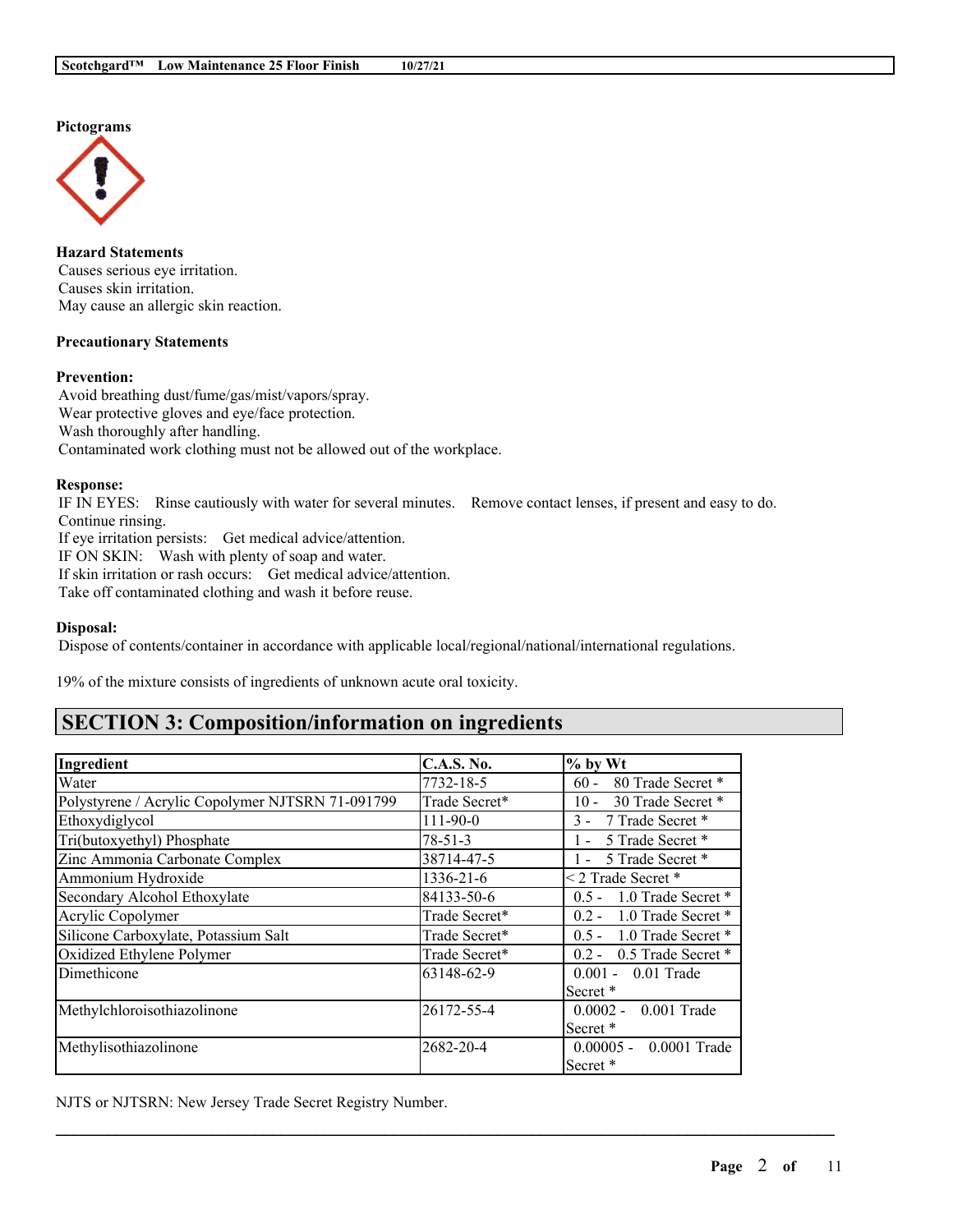\*The specific chemical identity and/or exact percentage (concentration) of this composition has been withheld as a trade secret.

## **SECTION 4: First aid measures**

#### **4.1. Description of first aid measures**

#### **Inhalation:**

Remove person to fresh air. If you feel unwell, get medical attention.

#### **Skin Contact:**

Immediately wash with soap and water. Remove contaminated clothing and wash before reuse. If signs/symptoms develop, get medical attention.

#### **Eye Contact:**

Immediately flush with large amounts of water. Remove contact lenses if easy to do. Continue rinsing. Get medical attention.

#### **If Swallowed:**

Rinse mouth. If you feel unwell, get medical attention.

#### **4.2. Most important symptoms and effects, both acute and delayed**

Allergic skin reaction (redness, swelling, blistering, and itching).

## **4.3. Indication of any immediate medical attention and special treatment required**

Not applicable.

## **SECTION 5: Fire-fighting measures**

#### **5.1. Suitable extinguishing media**

Use a fire fighting agent suitable for the surrounding fire.

## **5.2. Special hazards arising from the substance or mixture**

None inherent in this product.

#### **Hazardous Decomposition or By-Products**

**Substance Condition** Carbon monoxide During Combustion

**5.3. Special protective actions for fire-fighters**

No special protective actions for fire-fighters are anticipated.

## **SECTION 6: Accidental release measures**

#### **6.1. Personal precautions, protective equipment and emergency procedures**

Evacuate area. Ventilate the area with fresh air. For large spill, or spills in confined spaces, provide mechanical ventilation to disperse or exhaust vapors, in accordance with good industrial hygiene practice. Refer to other sections of this SDS for information regarding physical and health hazards, respiratory protection, ventilation, and personal protective equipment.

#### **6.2. Environmental precautions**

Avoid release to the environment. For larger spills, cover drains and build dikes to prevent entry into sewer systems or bodies of water.

 $\mathcal{L}_\mathcal{L} = \mathcal{L}_\mathcal{L} = \mathcal{L}_\mathcal{L} = \mathcal{L}_\mathcal{L} = \mathcal{L}_\mathcal{L} = \mathcal{L}_\mathcal{L} = \mathcal{L}_\mathcal{L} = \mathcal{L}_\mathcal{L} = \mathcal{L}_\mathcal{L} = \mathcal{L}_\mathcal{L} = \mathcal{L}_\mathcal{L} = \mathcal{L}_\mathcal{L} = \mathcal{L}_\mathcal{L} = \mathcal{L}_\mathcal{L} = \mathcal{L}_\mathcal{L} = \mathcal{L}_\mathcal{L} = \mathcal{L}_\mathcal{L}$ 

#### **6.3. Methods and material for containment and cleaning up**

Carbon dioxide During Combustion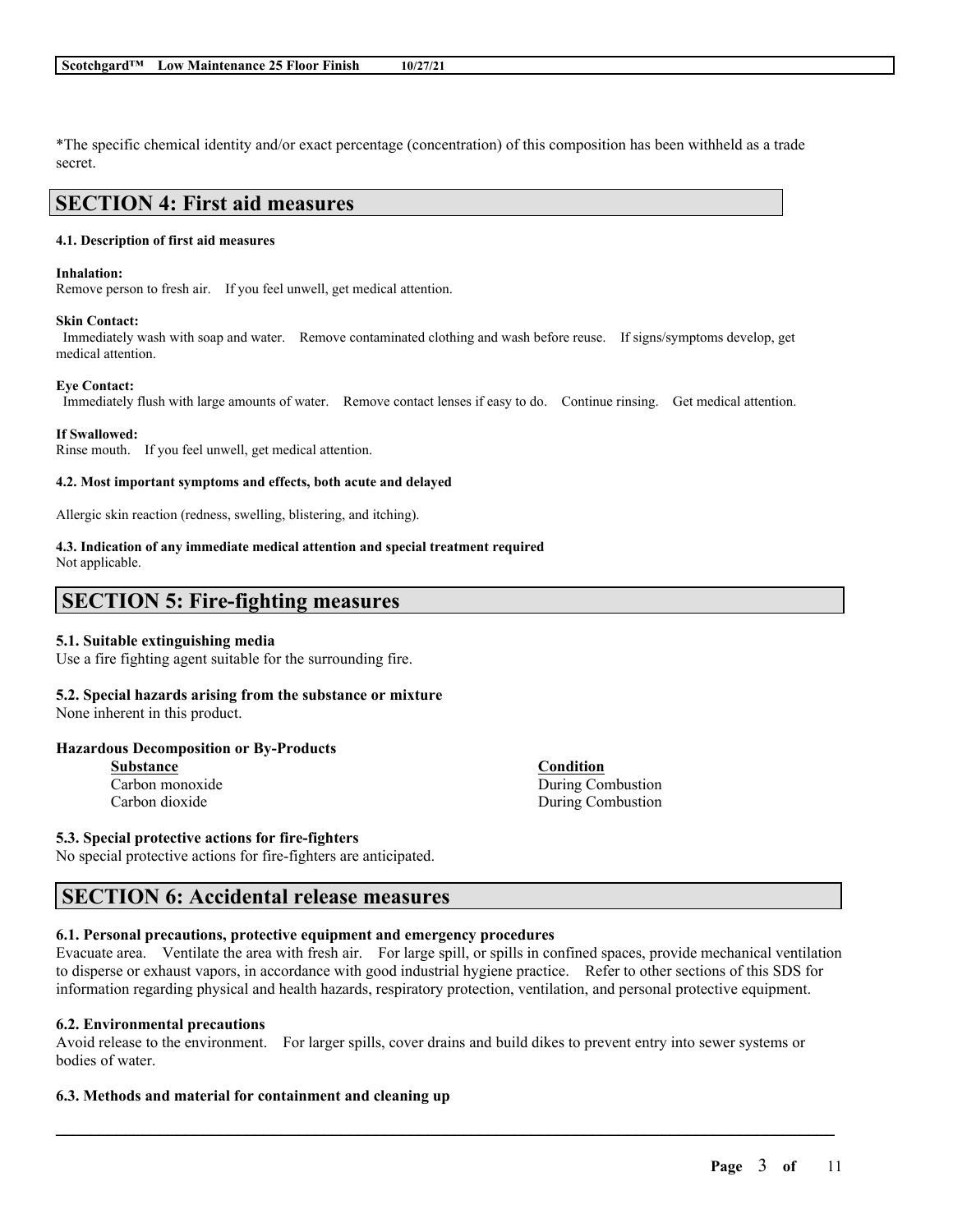Contain spill. Working from around the edges of the spill inward, cover with bentonite, vermiculite, or commercially available inorganic absorbent material. Mix in sufficient absorbent until it appears dry. Remember, adding an absorbent material does not remove a physical, health, or environmental hazard. Collect as much of the spilled material as possible. Place in a closed container approved for transportation by appropriate authorities. Clean up residue with water. Seal the container. Dispose of collected material as soon as possible in accordance with applicable local/regional/national/international regulations.

# **SECTION 7: Handling and storage**

## **7.1. Precautions for safe handling**

For industrial/occupational use only. Not for consumer sale or use. Avoid breathing dust/fume/gas/mist/vapors/spray. Do not get in eyes, on skin, or on clothing. Do not eat, drink or smoke when using this product. Wash thoroughly after handling. Contaminated work clothing should not be allowed out of the workplace. Avoid release to the environment. Wash contaminated clothing before reuse.

### **7.2. Conditions for safe storage including any incompatibilities**

Store away from heat.

## **SECTION 8: Exposure controls/personal protection**

### **8.1. Control parameters**

#### **Occupational exposure limits**

If a component is disclosed in section 3 but does not appear in the table below, an occupational exposure limit is not available for the component.

| Ingredient     | <b>C.A.S. No.</b> | <b>Agency</b> | Limit type                                      | Additional Comments |
|----------------|-------------------|---------------|-------------------------------------------------|---------------------|
| Ethoxydiglycol | $111 - 90 - 0$    | I AIHA        | $\text{TWA}:140 \text{ mg/m}3(25 \text{ ppm})$  |                     |
| Ammonia        | $1336 - 21 - 6$   | <b>ACGIH</b>  | $\text{TWA}:25 \text{ ppm}:STEL:35 \text{ ppm}$ |                     |
| l Ammonia      | $1336 - 21 - 6$   | <b>OSHA</b>   | $\text{TWA}:35 \text{ mg/m}3(50 \text{ ppm})$   |                     |

ACGIH : American Conference of Governmental Industrial Hygienists

AIHA : American Industrial Hygiene Association

CMRG : Chemical Manufacturer's Recommended Guidelines

OSHA : United States Department of Labor - Occupational Safety and Health Administration

TWA: Time-Weighted-Average

STEL: Short Term Exposure Limit

CEIL: Ceiling

#### **8.2. Exposure controls**

#### **8.2.1. Engineering controls**

Use general dilution ventilation and/or local exhaust ventilation to control airborne exposures to below relevant Exposure Limits and/or control dust/fume/gas/mist/vapors/spray. If ventilation is not adequate, use respiratory protection equipment.

## **8.2.2. Personal protective equipment (PPE)**

#### **Eye/face protection**

Select and use eye/face protection to prevent contact based on the results of an exposure assessment. The following eye/face protection(s) are recommended: Indirect Vented Goggles

### **Skin/hand protection**

Select and use gloves and/or protective clothing approved to relevant local standards to prevent skin contact based on the results of an exposure assessment. Selection should be based on use factors such as exposure levels, concentration of the substance or mixture, frequency and duration, physical challenges such as temperature extremes, and other use conditions. Consult with your glove and/or protective clothing manufacturer for selection of appropriate compatible gloves/protective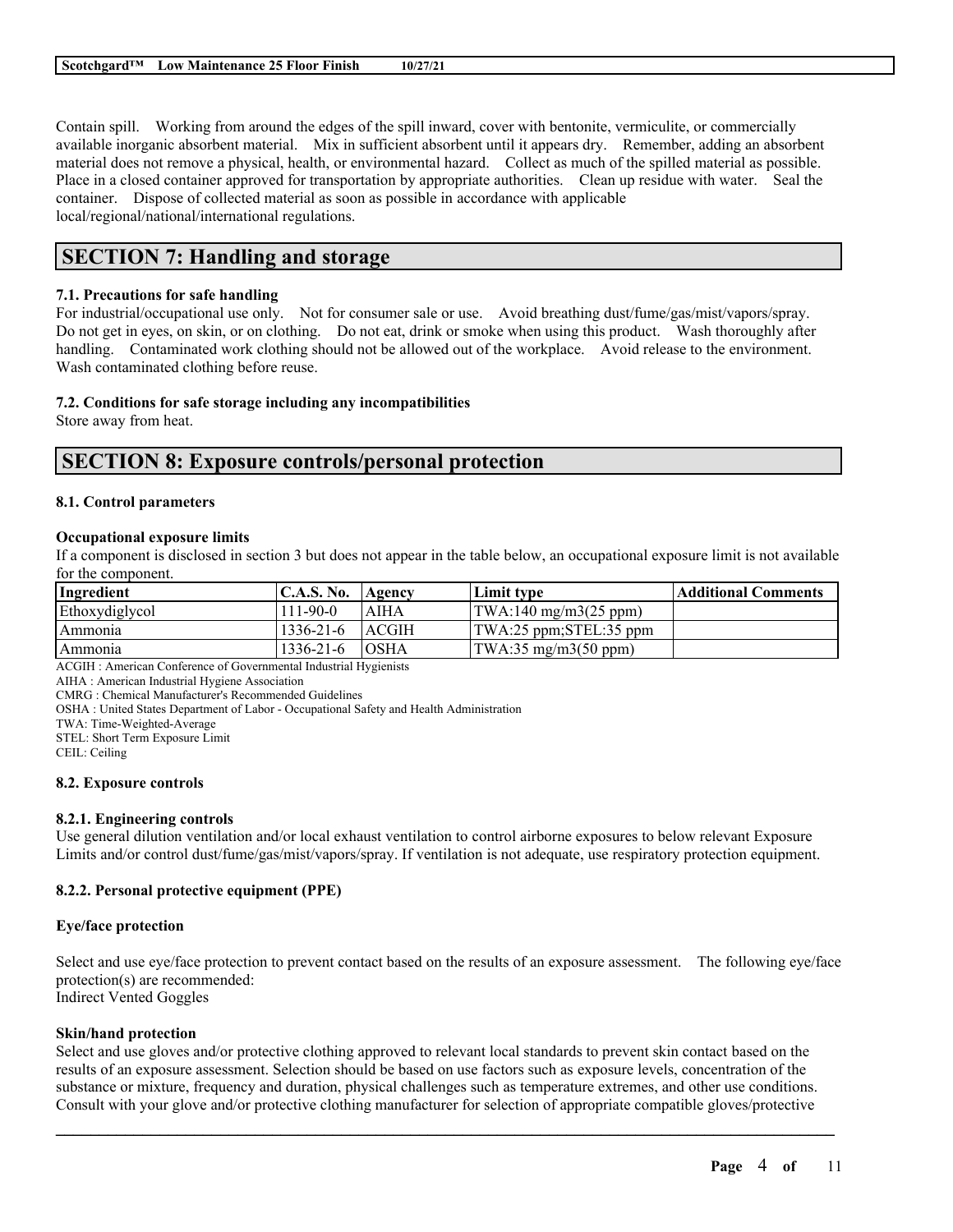clothing. Note: Nitrile gloves may be worn over polymer laminate gloves to improve dexterity. Gloves made from the following material(s) are recommended: Polymer laminate

If this product is used in a manner that presents a higher potential for exposure (eg. spraying, high splash potential etc.), then use of protective coveralls may be necessary. Select and use body protection to prevent contact based on the results of an exposure assessment. The following protective clothing material(s) are recommended: Apron - polymer laminate

### **Respiratory protection**

An exposure assessment may be needed to decide if a respirator is required. If a respirator is needed, use respirators as part of a full respiratory protection program. Based on the results of the exposure assessment, select from the following respirator type(s) to reduce inhalation exposure:

Half facepiece or full facepiece air-purifying respirator suitable for organic vapors and particulates

For questions about suitability for a specific application, consult with your respirator manufacturer.

## **SECTION 9: Physical and chemical properties**

## **9.1. Information on basic physical and chemical properties**

| Appearance                                |                                  |
|-------------------------------------------|----------------------------------|
| <b>Physical state</b>                     | Liquid                           |
| Color                                     | White                            |
| Odor                                      | Acrylic                          |
| <b>Odor threshold</b>                     | No Data Available                |
| pН                                        | $7.9 - 8.7$                      |
| <b>Melting point</b>                      | Not Applicable                   |
| <b>Boiling Point</b>                      | $> 200$ °F                       |
| <b>Flash Point</b>                        | No flash point                   |
| <b>Evaporation rate</b>                   | No Data Available                |
| <b>Flammability (solid, gas)</b>          | Not Applicable                   |
| <b>Flammable Limits(LEL)</b>              | No Data Available                |
| <b>Flammable Limits(UEL)</b>              | No Data Available                |
| <b>Vapor Pressure</b>                     | <27 psia $[@ 131 °F]$            |
| <b>Vapor Density</b>                      | No Data Available                |
| <b>Density</b>                            | No Data Available                |
| <b>Specific Gravity</b>                   | 1.036 - 1.046 [Ref Std: WATER=1] |
| <b>Solubility in Water</b>                | Complete                         |
| Solubility- non-water                     | No Data Available                |
| Partition coefficient: n-octanol/water    | No Data Available                |
| <b>Autoignition temperature</b>           | No Data Available                |
| <b>Decomposition temperature</b>          | No Data Available                |
| <b>Viscosity</b>                          | 3 centipoise - 9 centipoise      |
| <b>Volatile Organic Compounds</b>         | $\leq$ 1 % weight                |
| <b>VOC Less H2O &amp; Exempt Solvents</b> | $200 - 220$ g/l                  |
|                                           |                                  |

# **SECTION 10: Stability and reactivity**

#### **10.1. Reactivity**

This material may be reactive with certain agents under certain conditions - see the remaining headings in this section.

 $\mathcal{L}_\mathcal{L} = \mathcal{L}_\mathcal{L} = \mathcal{L}_\mathcal{L} = \mathcal{L}_\mathcal{L} = \mathcal{L}_\mathcal{L} = \mathcal{L}_\mathcal{L} = \mathcal{L}_\mathcal{L} = \mathcal{L}_\mathcal{L} = \mathcal{L}_\mathcal{L} = \mathcal{L}_\mathcal{L} = \mathcal{L}_\mathcal{L} = \mathcal{L}_\mathcal{L} = \mathcal{L}_\mathcal{L} = \mathcal{L}_\mathcal{L} = \mathcal{L}_\mathcal{L} = \mathcal{L}_\mathcal{L} = \mathcal{L}_\mathcal{L}$ 

**10.2. Chemical stability** Stable.

#### **10.3. Possibility of hazardous reactions**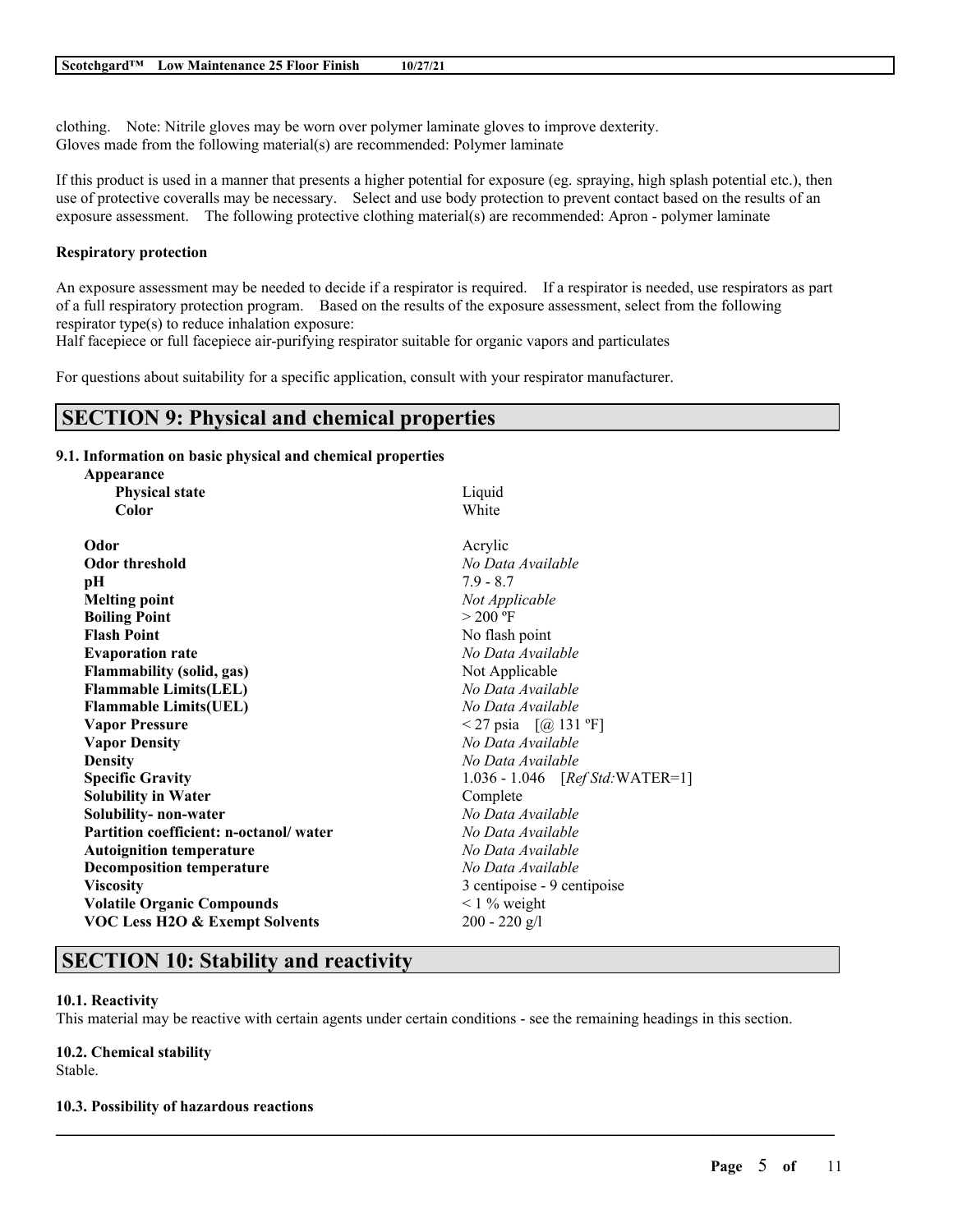Hazardous polymerization will not occur.

**10.4. Conditions to avoid** Heat

**10.5. Incompatible materials** None known.

#### **10.6. Hazardous decomposition products Substance Condition**

None known.

Refer to section 5.2 for hazardous decomposition products during combustion.

# **SECTION 11: Toxicological information**

The information below may not be consistent with the material classification in Section 2 if specific ingredient **classifications are mandated by a competent authority. In addition, toxicological data on ingredients may not be** reflected in the material classification and/or the signs and symptoms of exposure, because an ingredient may be present below the threshold for labeling, an ingredient may not be available for exposure, or the data may not be **relevant to the material as a whole.**

### **11.1. Information on Toxicological effects**

**Signs and Symptoms of Exposure**

#### Based on test data and/or information on the components, this material may produce the following health effects:

#### **Inhalation:**

Respiratory Tract Irritation: Signs/symptoms may include cough, sneezing, nasal discharge, headache, hoarseness, and nose and throat pain.

#### **Skin Contact:**

Skin Irritation: Signs/symptoms may include localized redness, swelling, itching, dryness, cracking, blistering, and pain. Allergic Skin Reaction (non-photo induced): Signs/symptoms may include redness, swelling, blistering, and itching.

#### **Eye Contact:**

Severe Eye Irritation: Signs/symptoms may include significant redness, swelling, pain, tearing, cloudy appearance of the cornea, and impaired vision.

#### **Ingestion:**

Gastrointestinal Irritation: Signs/symptoms may include abdominal pain, stomach upset, nausea, vomiting and diarrhea.

#### **Toxicological Data**

If a component is disclosed in section 3 but does not appear in a table below, either no data are available for that endpoint or the data are not sufficient for classification.

### **Acute Toxicity**

| Name                       | Route       | <b>Species</b> | Value                                             |
|----------------------------|-------------|----------------|---------------------------------------------------|
| Overall product            | Ingestion   |                | No data available; calculated $ATE > 5,000$ mg/kg |
| Ethoxydiglycol             | Dermal      | Rabbit         | $LD50$ 9,143 mg/kg                                |
| Ethoxydiglycol             | Ingestion   | Rat            | LD50 $5,400$ mg/kg                                |
| Tri(butoxyethyl) Phosphate | Dermal      | Rabbit         | $LD50 > 5,000$ mg/kg                              |
| Tri(butoxyethyl) Phosphate | Inhalation- | Rat            | $LC50 > 6.4$ mg/l                                 |
|                            | Dust/Mist   |                |                                                   |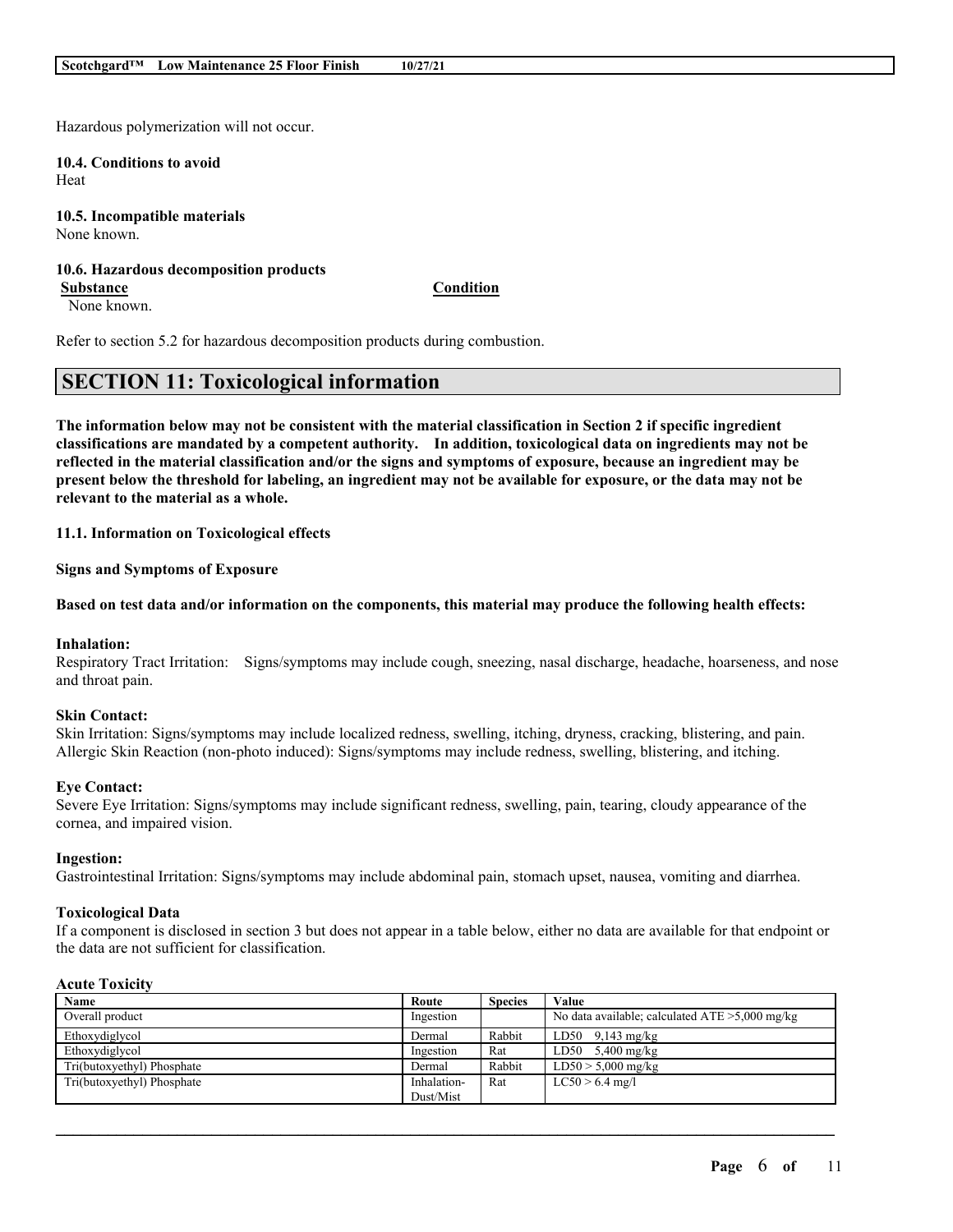|                                | (4 hours)   |           |                                          |
|--------------------------------|-------------|-----------|------------------------------------------|
| Tri(butoxyethyl) Phosphate     | Ingestion   | Rat       | LD50<br>$4,700$ mg/kg                    |
| Zinc Ammonia Carbonate Complex | Dermal      | Professio | LD50 estimated to be $> 5,000$ mg/kg     |
|                                |             | nal       |                                          |
|                                |             | judgeme   |                                          |
|                                |             | nt        |                                          |
| Zinc Ammonia Carbonate Complex | Ingestion   | Rat       | $LD50 > 2,000$ mg/kg                     |
| Ammonium Hydroxide             | Ingestion   | Rat       | LD50 $350$ mg/kg                         |
| Oxidized Ethylene Polymer      | Ingestion   | Rat       | $LD50 > 2,500$ mg/kg                     |
| Dimethicone                    | Dermal      | Rabbit    | $LD50 > 19,400$ mg/kg                    |
| Dimethicone                    | Ingestion   | Rat       | $LD50 > 17,000$ mg/kg                    |
| Methylchloroisothiazolinone    | Dermal      | Rabbit    | LD50 87 mg/kg                            |
| Methylchloroisothiazolinone    | Inhalation- | Rat       | LC50<br>$0.33 \text{ mg/l}$              |
|                                | Dust/Mist   |           |                                          |
|                                | (4 hours)   |           |                                          |
| Methylchloroisothiazolinone    | Ingestion   | Rat       | LD50<br>40 mg/kg                         |
| Methylisothiazolinone          | Dermal      | Rabbit    | LD50<br>$87 \text{ mg/kg}$               |
| Methylisothiazolinone          | Inhalation- | Rat       | $0.33 \text{ mg/l}$<br>LC50              |
|                                | Dust/Mist   |           |                                          |
|                                | (4 hours)   |           |                                          |
| Methylisothiazolinone          | Ingestion   | Rat       | LD50<br>$40 \frac{\text{mg}}{\text{kg}}$ |

 $\overline{ATE}$  = acute toxicity estimate

## **Skin Corrosion/Irritation**

| Name                           | <b>Species</b> | Value                     |
|--------------------------------|----------------|---------------------------|
|                                |                |                           |
| Ethoxydiglycol                 | Rabbit         | No significant irritation |
| Zinc Ammonia Carbonate Complex | In vitro       | Irritant                  |
|                                | data           |                           |
| Ammonium Hydroxide             | Rabbit         | Corrosive                 |
| Oxidized Ethylene Polymer      | Professio      | No significant irritation |
|                                | nal            |                           |
|                                | judgeme        |                           |
|                                | nt             |                           |
| Dimethicone                    | Rabbit         | No significant irritation |
| Methylchloroisothiazolinone    | Rabbit         | Corrosive                 |
| Methylisothiazolinone          | Rabbit         | Corrosive                 |

## **Serious Eye Damage/Irritation**

| Name                           | <b>Species</b> | Value                     |
|--------------------------------|----------------|---------------------------|
|                                |                |                           |
| Ethoxydiglycol                 | Rabbit         | Moderate irritant         |
| Zinc Ammonia Carbonate Complex | In vitro       | Severe irritant           |
|                                | data           |                           |
| Ammonium Hydroxide             | Rabbit         | Corrosive                 |
| Oxidized Ethylene Polymer      | Professio      | No significant irritation |
|                                | nal            |                           |
|                                | judgeme        |                           |
|                                | nt             |                           |
| Dimethicone                    | Rabbit         | No significant irritation |
| Methylchloroisothiazolinone    | Rabbit         | Corrosive                 |
| Methylisothiazolinone          | Rabbit         | Corrosive                 |

## **Skin Sensitization**

| Name                           | <b>Species</b> | Value          |
|--------------------------------|----------------|----------------|
| Ethoxydiglycol                 | Human          | Not classified |
| Zinc Ammonia Carbonate Complex | In vitro       | Sensitizing    |
|                                | data           |                |
| Methylchloroisothiazolinone    | Human          | Sensitizing    |
|                                | and            |                |
|                                | animal         |                |
| Methylisothiazolinone          | Human          | Sensitizing    |
|                                | and            |                |
|                                | animal         |                |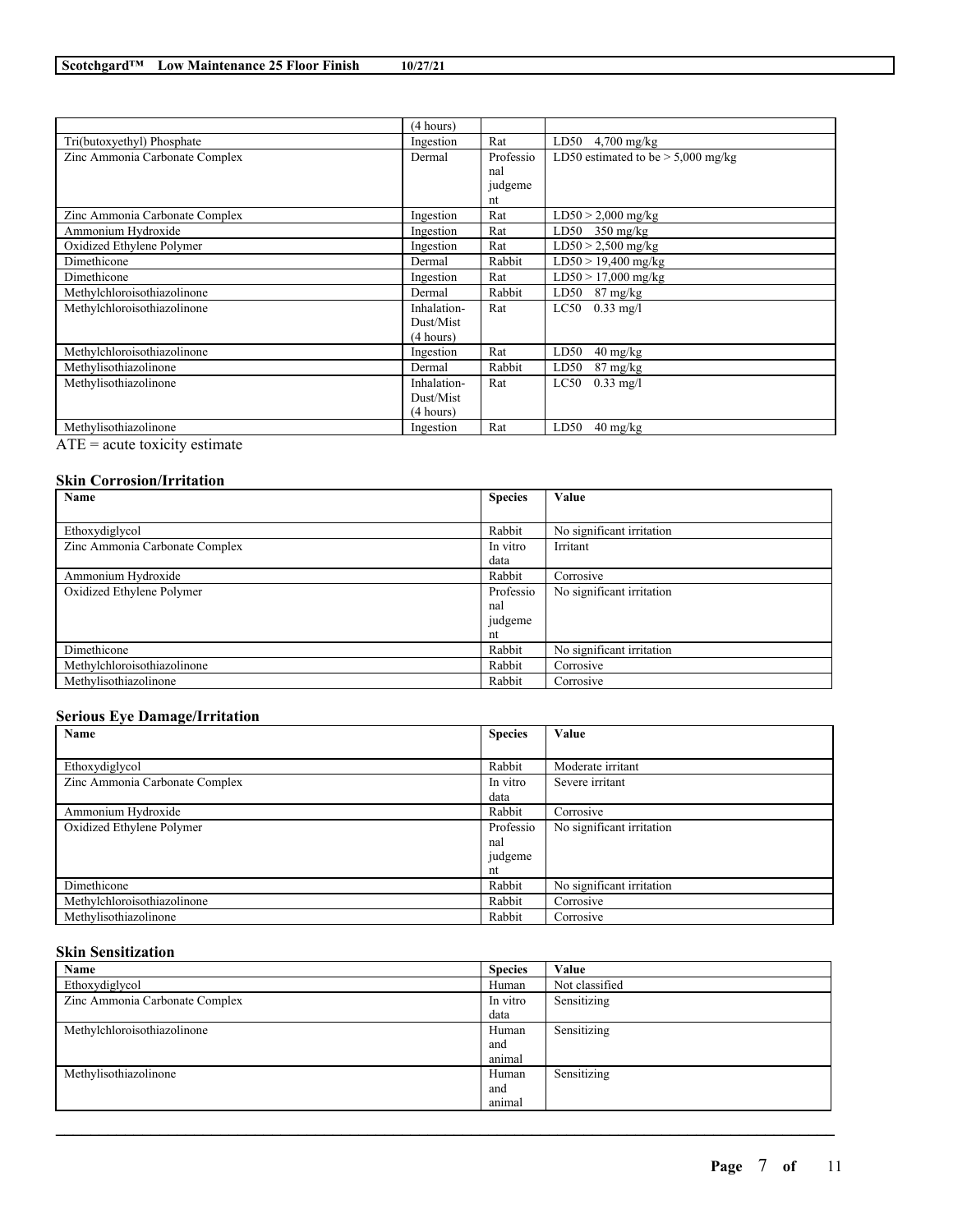#### **Photosensitization**

| Name                        | <b>Species</b> | Value           |
|-----------------------------|----------------|-----------------|
| Methylchloroisothiazolinone | Human          | Not sensitizing |
|                             | and            |                 |
|                             | anımal         |                 |
| Methylisothiazolinone       | Human          | Not sensitizing |
|                             | and            |                 |
|                             | anımal         |                 |

#### **Respiratory Sensitization**

For the component/components, either no data are currently available or the data are not sufficient for classification.

## **Germ Cell Mutagenicity**

| Name                           | Route    | Value                                          |
|--------------------------------|----------|------------------------------------------------|
|                                |          |                                                |
| Ethoxydiglycol                 | In Vitro | Not mutagenic                                  |
| Ethoxydiglycol                 | In vivo  | Not mutagenic                                  |
| Zinc Ammonia Carbonate Complex | In Vitro | Not mutagenic                                  |
| Methylchloroisothiazolinone    | In vivo  | Not mutagenic                                  |
| Methylchloroisothiazolinone    | In Vitro | Some positive data exist, but the data are not |
|                                |          | sufficient for classification                  |
| Methylisothiazolinone          | In vivo  | Not mutagenic                                  |
| Methylisothiazolinone          | In Vitro | Some positive data exist, but the data are not |
|                                |          | sufficient for classification                  |

## **Carcinogenicity**

| Name                        | Route     | <b>Species</b> | Value            |
|-----------------------------|-----------|----------------|------------------|
| Methylchloroisothiazolinone | Dermal    | Mouse          | Not carcinogenic |
| Methylchloroisothiazolinone | Ingestion | Rat            | Not carcinogenic |
| Methylisothiazolinone       | Dermal    | Mouse          | Not carcinogenic |
| Methylisothiazolinone       | Ingestion | Rat            | Not carcinogenic |

### **Reproductive Toxicity**

### **Reproductive and/or Developmental Effects**

| <b>Name</b>                 | Route      | Value                                  | <b>Species</b> | <b>Test Result</b>              | <b>Exposure</b><br><b>Duration</b> |
|-----------------------------|------------|----------------------------------------|----------------|---------------------------------|------------------------------------|
| Ethoxydiglycol              | Dermal     | Not classified for development         | Rat            | <b>NOAEL 5,500</b><br>mg/kg/day | during<br>organogenesi<br>S        |
| Ethoxydiglycol              | Ingestion  | Not classified for development         | Mouse          | <b>NOAEL 5,500</b><br>mg/kg/day | during<br>organogenesi<br>S        |
| Ethoxydiglycol              | Inhalation | Not classified for development         | Rat            | NOAEL 0.6<br>mg/l               | during<br>organogenesi<br>S        |
| Ethoxydiglycol              | Ingestion  | Not classified for male reproduction   | Rat            | <b>NOAEL 2,200</b><br>mg/kg/day | 2 generation                       |
| Methylchloroisothiazolinone | Ingestion  | Not classified for female reproduction | Rat            | <b>NOAEL 10</b><br>mg/kg/day    | 2 generation                       |
| Methylchloroisothiazolinone | Ingestion  | Not classified for male reproduction   | Rat            | <b>NOAEL 10</b><br>mg/kg/day    | 2 generation                       |
| Methylchloroisothiazolinone | Ingestion  | Not classified for development         | Rat            | <b>NOAEL 15</b><br>mg/kg/day    | during<br>organogenesi<br>S        |
| Methylisothiazolinone       | Ingestion  | Not classified for female reproduction | Rat            | <b>NOAEL 10</b><br>mg/kg/day    | 2 generation                       |
| Methylisothiazolinone       | Ingestion  | Not classified for male reproduction   | Rat            | <b>NOAEL 10</b><br>mg/kg/day    | 2 generation                       |
| Methylisothiazolinone       | Ingestion  | Not classified for development         | Rat            | <b>NOAEL 15</b><br>mg/kg/day    | during<br>organogenesi             |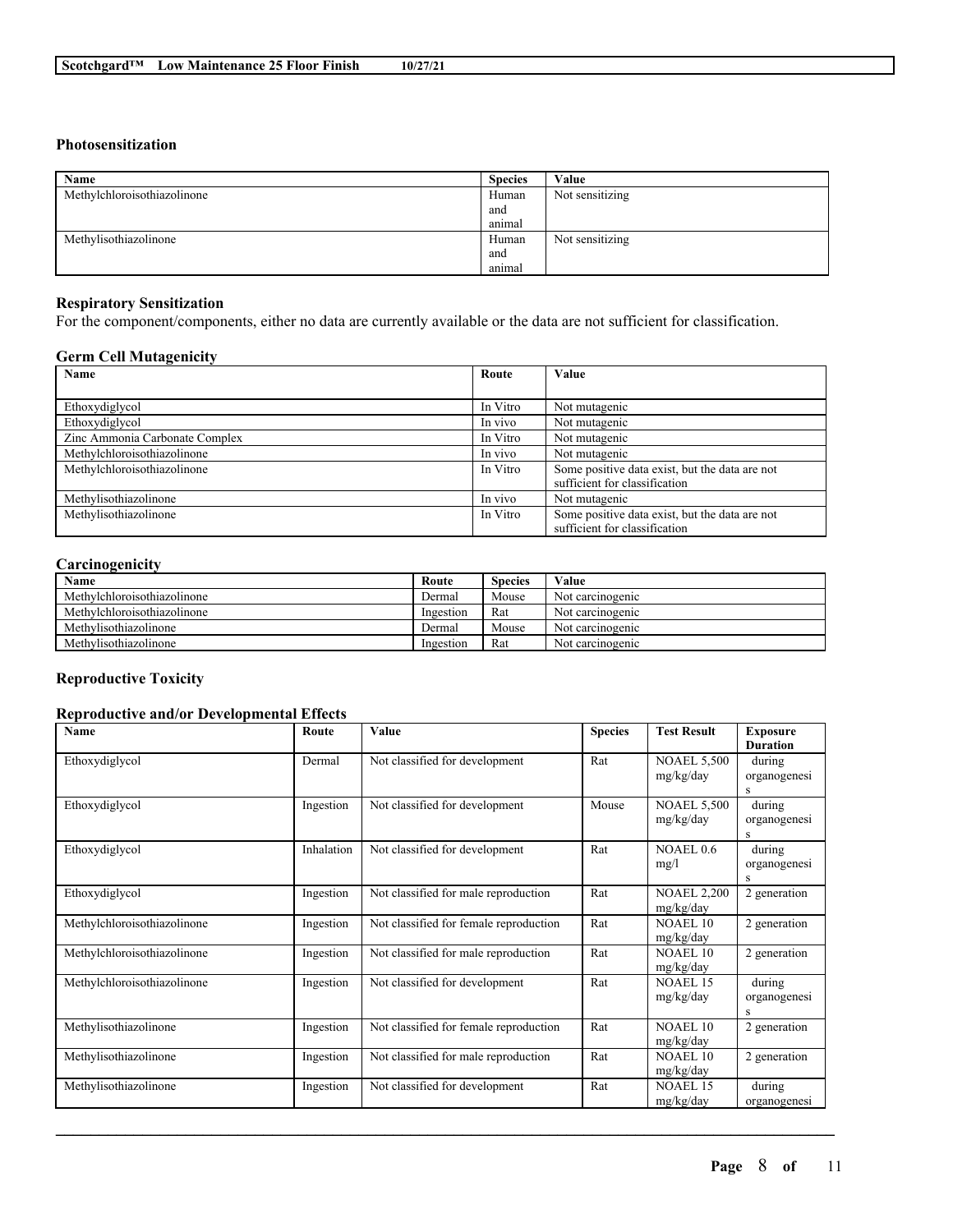## **Target Organ(s)**

## **Specific Target Organ Toxicity - single exposure**

| Name                       | Route      | <b>Target Organ(s)</b> | Value                             | <b>Species</b> | <b>Test Result</b> | <b>Exposure</b> |
|----------------------------|------------|------------------------|-----------------------------------|----------------|--------------------|-----------------|
|                            |            |                        |                                   |                |                    | <b>Duration</b> |
| Ethoxydiglycol             | Inhalation | respiratory irritation | Some positive data exist, but the |                | <b>NOAEL Not</b>   |                 |
|                            |            |                        | data are not sufficient for       |                | available          |                 |
|                            |            |                        | classification                    |                |                    |                 |
| Zinc Ammonia Carbonate     | Inhalation | respiratory irritation | Some positive data exist, but the | similar        | <b>NOAEL Not</b>   |                 |
| Complex                    |            |                        | data are not sufficient for       | health         | available          |                 |
|                            |            |                        | classification                    | hazards        |                    |                 |
| Ammonium Hydroxide         | Inhalation | respiratory irritation | May cause respiratory irritation  | Human          | NOAEL not          |                 |
|                            |            |                        |                                   |                | available          |                 |
| Methylchloroisothiazolinon | Inhalation | respiratory irritation | Some positive data exist, but the | similar        | <b>NOAEL Not</b>   |                 |
| e                          |            |                        | data are not sufficient for       | health         | available          |                 |
|                            |            |                        | classification                    | hazards        |                    |                 |
| Methylisothiazolinone      | Inhalation | respiratory irritation | Some positive data exist, but the | similar        | <b>NOAEL Not</b>   |                 |
|                            |            |                        | data are not sufficient for       | health         | available          |                 |
|                            |            |                        | classification                    | hazards        |                    |                 |

#### **Specific Target Organ Toxicity - repeated exposure**

| Name           | Route     | <b>Target Organ(s)</b>                                | Value                                                                              | <b>Species</b> | <b>Test Result</b>                 | <b>Exposure</b><br><b>Duration</b> |
|----------------|-----------|-------------------------------------------------------|------------------------------------------------------------------------------------|----------------|------------------------------------|------------------------------------|
| Ethoxydiglycol | Dermal    | kidney and/or<br>bladder                              | Not classified                                                                     | Rabbit         | NOAEL<br>1.000<br>mg/kg/day        | 12 weeks                           |
| Ethoxydiglycol | Ingestion | liver                                                 | Some positive data exist, but the<br>data are not sufficient for<br>classification | Pig            | NOAEL 167<br>mg/kg/day             | 90 days                            |
| Ethoxydiglycol | Ingestion | kidney and/or<br>bladder                              | Some positive data exist, but the<br>data are not sufficient for<br>classification | Mouse          | <b>NOAEL</b><br>2,700<br>mg/kg/day | 90 days                            |
| Ethoxydiglycol | Ingestion | endocrine system                                      | Not classified                                                                     | Rat            | <b>NOAEL</b><br>2,500<br>mg/kg/day | 90 days                            |
| Ethoxydiglycol | Ingestion | heart <br>hematopoietic<br>system   nervous<br>system | Not classified                                                                     | Mouse          | NOAEL<br>8,100<br>mg/kg/day        | 90 days                            |

#### **Aspiration Hazard**

For the component/components, either no data are currently available or the data are not sufficient for classification.

Please contact the address or phone number listed on the first page of the SDS for additional toxicological information **on this material and/or its components.**

# **SECTION 12: Ecological information**

#### **Ecotoxicological information**

Please contact the address or phone number listed on the first page of the SDS for additional ecotoxicological information on this material and/or its components.

### **Chemical fate information**

Please contact the address or phone number listed on the first page of the SDS for additional chemical fate information on this material and/or its components.

 $\mathcal{L}_\mathcal{L} = \mathcal{L}_\mathcal{L} = \mathcal{L}_\mathcal{L} = \mathcal{L}_\mathcal{L} = \mathcal{L}_\mathcal{L} = \mathcal{L}_\mathcal{L} = \mathcal{L}_\mathcal{L} = \mathcal{L}_\mathcal{L} = \mathcal{L}_\mathcal{L} = \mathcal{L}_\mathcal{L} = \mathcal{L}_\mathcal{L} = \mathcal{L}_\mathcal{L} = \mathcal{L}_\mathcal{L} = \mathcal{L}_\mathcal{L} = \mathcal{L}_\mathcal{L} = \mathcal{L}_\mathcal{L} = \mathcal{L}_\mathcal{L}$ 

# **SECTION 13: Disposal considerations**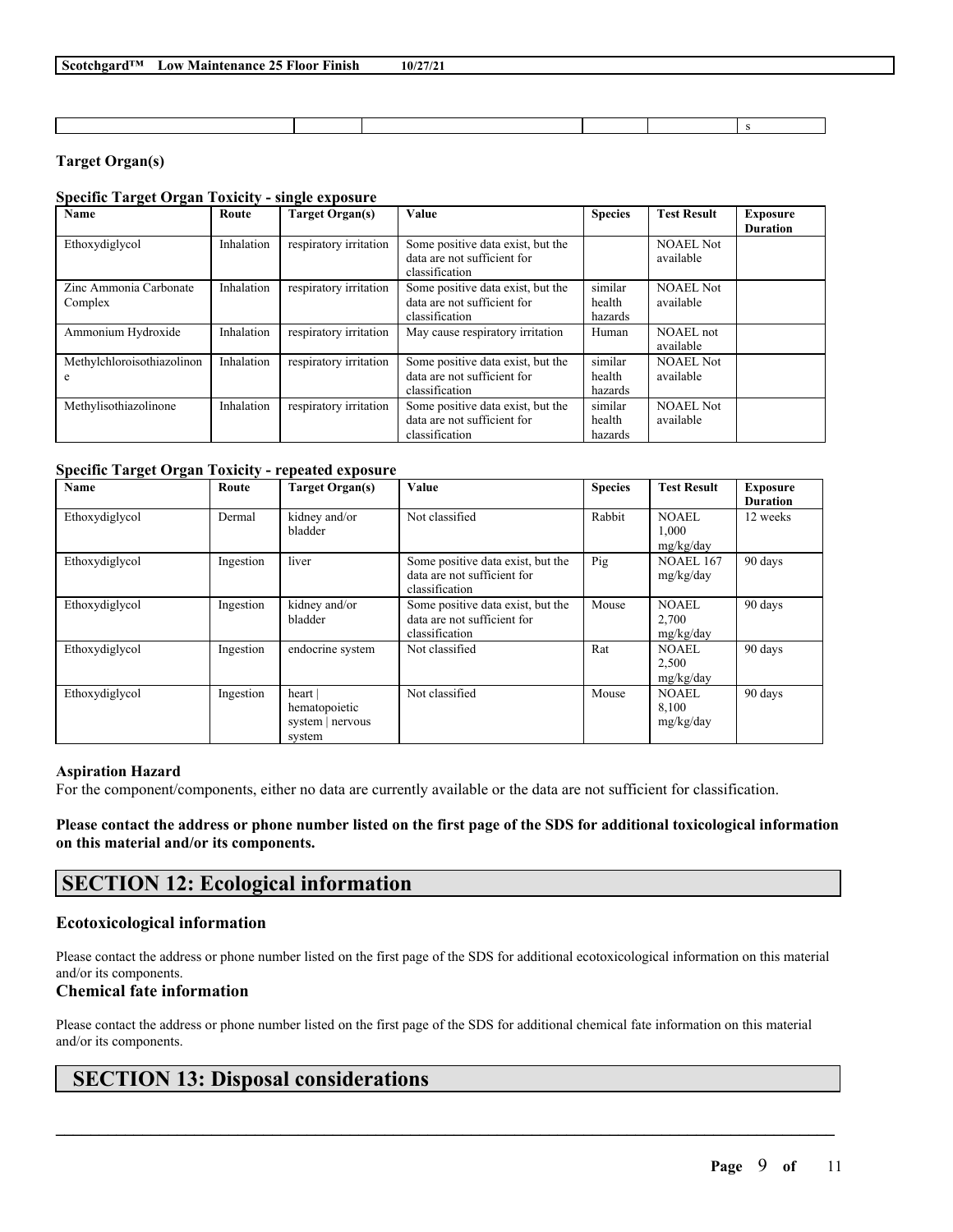### **13.1. Disposal methods**

Dispose of contents/ container in accordance with the local/regional/national/international regulations.

Dispose of waste product in a permitted industrial waste facility. As a disposal alternative, incinerate in a permitted waste incineration facility. Proper destruction may require the use of additional fuel during incineration processes. Empty drums/barrels/containers used for transporting and handling hazardous chemicals (chemical substances/mixtures/preparations classified as Hazardous as per applicable regulations) shall be considered, stored, treated & disposed of as hazardous wastes unless otherwise defined by applicable waste regulations. Consult with the respective regulating authorities to determine the available treatment and disposal facilities.

### **EPA Hazardous Waste Number (RCRA):** Not regulated

## **SECTION 14: Transport Information**

For Transport Information, please visit http://3M.com/Transportinfo or call 1-800-364-3577 or 651-737-6501.

# **SECTION 15: Regulatory information**

## **15.1. US Federal Regulations**

Contact 3M for more information.

#### **EPCRA 311/312 Hazard Classifications:**

| <b>Physical Hazards</b>              |
|--------------------------------------|
| Not applicable                       |
|                                      |
| <b>Health Hazards</b>                |
| Respiratory or Skin Sensitization    |
| Serious eye damage or eye irritation |
| Skin Corrosion or Irritation         |

### Section 313 Toxic Chemicals subject to the reporting requirements of that section and 40 CFR part 372 (EPCRA):

| Ingredient                                 | <b>C.A.S. No</b> | $\%$ by Wt            |
|--------------------------------------------|------------------|-----------------------|
| Ethoxydiglycol (GLYCOL ETHERS)             | $111 - 90 - 0$   | Trade Secret 3 - 7    |
| Tri(butoxyethyl) Phosphate (GLYCOL ETHERS) | $78 - 51 - 3$    | Trade Secret 1 - 5    |
| Zinc Ammonia Carbonate Complex (ZINC       | 38714-47-5       | Trade Secret 1 - 5    |
| <b>COMPOUNDS</b> )                         |                  |                       |
| Ammonium Hydroxide (Ammonia)               | $1336 - 21 - 6$  | Trade Secret $\leq$ 2 |

## **15.2. State Regulations**

Contact 3M for more information.

## **15.3. Chemical Inventories**

The components of this material are in compliance with the China "Measures on Environmental Management of New Chemical Substance". Certain restrictions may apply. Contact the selling division for additional information.

The components of this product are in compliance with the chemical notification requirements of TSCA. All required components of this product are listed on the active portion of the TSCA Inventory.

 $\mathcal{L}_\mathcal{L} = \mathcal{L}_\mathcal{L} = \mathcal{L}_\mathcal{L} = \mathcal{L}_\mathcal{L} = \mathcal{L}_\mathcal{L} = \mathcal{L}_\mathcal{L} = \mathcal{L}_\mathcal{L} = \mathcal{L}_\mathcal{L} = \mathcal{L}_\mathcal{L} = \mathcal{L}_\mathcal{L} = \mathcal{L}_\mathcal{L} = \mathcal{L}_\mathcal{L} = \mathcal{L}_\mathcal{L} = \mathcal{L}_\mathcal{L} = \mathcal{L}_\mathcal{L} = \mathcal{L}_\mathcal{L} = \mathcal{L}_\mathcal{L}$ 

Contact 3M for more information.